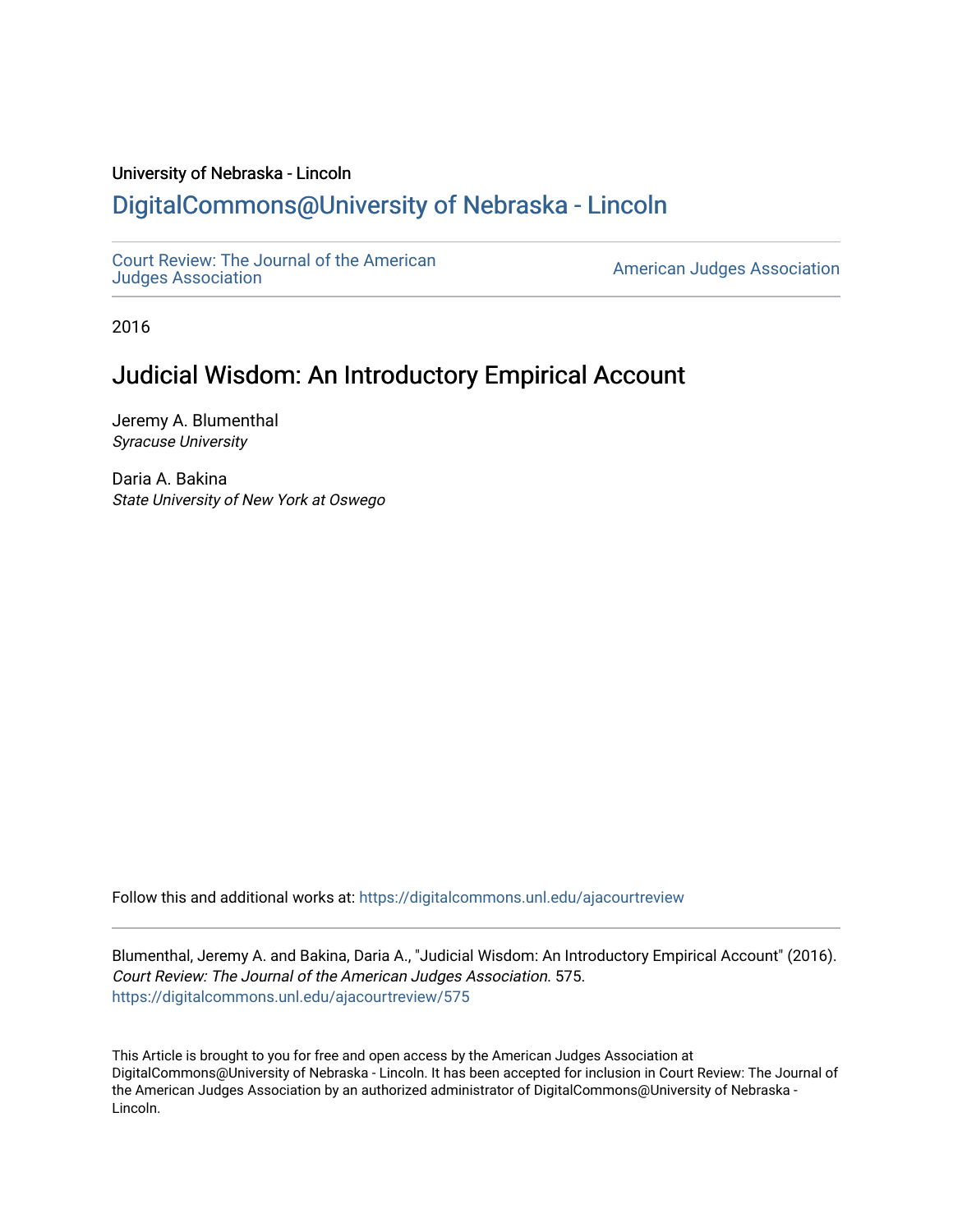# **Judicial Wisdom: An Introductory Empirical Account**

#### **Jeremy A. Blumenthal & Daria A. Bakina**

**Franchillennia**, the notion of "wisdom" has been the purview of philosophers or religious scholars. Philosophers literally loved and sought wisdom; biblical scholars lionized King Solomon, wisest man of all.<sup>1</sup> More recen or millennia, the notion of "wisdom" has been the purview of philosophers or religious scholars. Philosophers literally loved and sought wisdom; biblical scholars ever, psychologists have begun to investigate the concept of wisdom empirically. Beginning in the mid-1970s and proceeding apace,<sup>2</sup> social scientists have studied wisdom from a variety of perspectives, falling under two headings of implicit and explicit theories.3

#### **IMPLICIT THEORIES OF WISDOM**

At least three different approaches have been taken to the development of implicit theories of wisdom. One thread of research, probably the most common, uses a three-step factoranalysis approach: one sample of participants is asked to generate a list of traits or characteristics of wisdom generally or of a wise person. Another sample rates that list of traits on, for example, how typical each is of wisdom or of a wise person, and the resulting ratings are then factor analyzed to identify and articulate the underlying dimensions.4

Such studies generally converge on a small set of qualities, dimensions, or clusters that are seen to represent aspects of wisdom or the wise person.5 Almost all identify a strong cognitive component to wisdom—intelligence, reasoning ability, knowledge, experience, or problem solving. Over and above this intelligence, however, participants typically identify some sort of exceptional insight as a hallmark of wisdom. Most also identify a reflective component—introspection, intuition, ability to learn from mistakes, even temperament (with some of these qualities overlapping with the "exceptional insight" element). A fourth trait, which all these studies identify, is affective, dealing with interpersonal relations and a concern for others. Finally, at least two studies identify some real-world problem-solving ability—having good judgment, being able to apply it in real life, giving good advice.6 This last is closely connected to Aristotle's concept of *phronesis*, discussed briefly below.

A second implicit-theory approach asks participants to nominate wise people, typically but not necessarily those known to the participant, and then studies traits of the nominee or asks the nominee to engage in some sort of wisdom-related activity so that wise features can be identified.7 A third, less common, approach experimentally manipulates aspects of wisdom or of wise people to tap participants' intuitions. For instance, Francis Hira and Patricia Faulkender showed subjects videotapes of individuals speaking about wisdom-related life problems, varying the age and gender of the speaker but not the content of the presentation.8 Participants in that study rated older men and younger women as more wise, implicating, perhaps, cultural stereotypes about the wise person rather than a particular idea of wisdom itself (although the authors attributed their findings in part to nonverbal cues enacted by the speakers).

#### **EXPLICIT THEORIES OF WISDOM**

Two of the more prominent explicit psychological theories are the Berlin Wisdom Paradigm (BWP) and Sternberg's Balance Theory.9 Both emphasize elements of historical discussions of wisdom, and both emphasize a conception of wisdom as roughly analogous to expert functioning in a domain.

The former, growing out of a life-span-development approach that emphasizes successful aging, defines wisdom as "expert knowledge in the fundamental pragmatics of life that permits exceptional insight, judgment, and advice about complex and uncertain matters" and as "expertise in the conduct and meaning of life."10 The BWP defines wisdom in terms of a broader construct rather than a personality characteristic.<sup>11</sup> Wise individuals approximate the ideal of wisdom and serve as

#### **Footnotes**

- 1. G. BRUGMAN, WISDOM: SOURCE OF NARRATIVE COHERENCE AND EUDAIMONIA 78-82 (2000).
- 2. Monika Ardelt, *Foreword* to A HANDBOOK OF WISDOM: PSYCHOLOG-ICAL PERSPECTIVES, at xi (Robert J. Sternberg & Jennifer Jordan eds., 2005).
- 3. Susan Bluck & Judith Glück, *From the Inside Out: People's Implicit Theories of Wisdom*, *in* A HANDBOOK OF WISDOM: PSYCHOLOGICAL PERSPECTIVES 84, 86 (2005).
- 4. Bluck & Glück, supra note 3, at 95; Ursula M. Staudinger, *A Psychology of Wisdom: History and Recent Developments*, 5 RES. HUM. DEV. 107, 109 (2008).
- 5. Bluck & Glück, *supra* note 3, at 95.
- 6. STEPHEN G. HOLLIDAY & MICHAEL J. CHANDLER, WISDOM: EXPLO-RATIONS IN ADULT COMPETENCE 31 (1986); Robert J. Sternberg, *Implicit Theories of Intelligence, Creativity, and Wisdom*, 49 J. PER-SONALITY & SOC. PSYCHOL. 607, 613 (1985).
- 7. Paul B. Baltes et al., *People Nominated as Wise: A Comparative*

*Study of Wisdom-Related Knowledge*, 10 PSYCHOL. & AGING 155, 157-59 (1995).

- 8. Francis J. Hira & Patricia J. Faulkender, *Perceiving Wisdom: Do Age and Gender Play a Part?*, 44 INT'L J. AGING & HUM. DEV. 85, 90 (1997).
- 9. Paul B. Baltes & Ursula M. Staudinger, *Wisdom. A Metaheuristic (Pragmatic) to Orchestrate Mind and Virtue Toward Excellence*, 55 AM. PSYCHOLOGIST 122, 123-25 (2000); Paul B. Baltes et al., *Wisdom and Successful Aging*, 39 NEBRASKA SYMPOSIUM ON MOTIVATION 123, 128-29 (1992); Robert J. Sternberg, *A Balance Theory of Wisdom*, 2 REV. GEN. PSYCHOL. 347, 349-50 (1998).
- 10. Baltes & Staudinger, *supra* note 9, at 124; M. Pasupathi et al., *Seeds of Wisdom: Adolescents' Knowledge and Judgment About Difficult Life Problems*, 37 DEVELOPMENTAL PSYCHOL. 351, 351 (2001).
- 11. *See* Monika Ardelt, *Wisdom as Expert Knowledge System: A Critical Review of a Contemporary Operationalization of an Ancient Concept*, 47 HUM. DEV. 257 (2004), for an excellent overview and critique.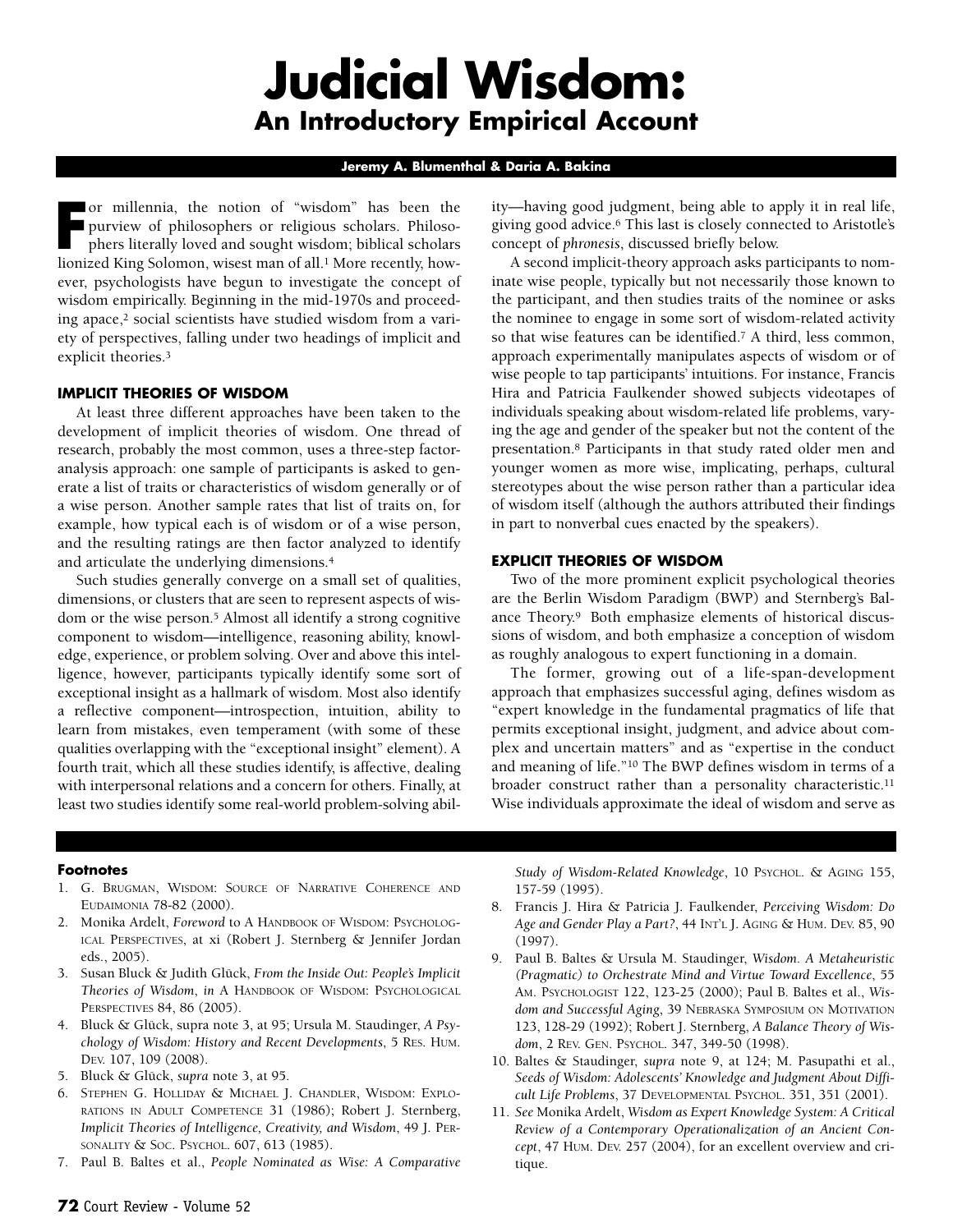guideposts, and the role of psychological theory is to study how people can be described as wise.12 The BWP designers are more interested in the big-picture concept of wisdom as a "collectively anchored product";13 others seem more interested in identifying, among other things, the individual differences associated with wisdom, wise people, wise decision processes, and wise outcomes.14 Of course, there seems no *a priori* reason not to study both.15

The second prominent explicit theory of wisdom is Sternberg's Balance Theory, which involves a foundation of general knowledge or academic intelligence, on which is rested tacit knowledge or practical intelligence.16 First, wisdom inheres in the interaction between a person and his situation. Sternberg's take on whether individuals can be wise is not clear from this point; on the one hand, he seems to focus on wisdom as process-focused. On the other hand, he often does refer to "wise people," "people who acquire wisdom," and individual differences in both variables predicting wisdom and affecting the balancing process.17 Second, an individual's decision making is not wise or unwise (foolish) per se; rather, its "wisdom depends on the fit of a wise solution to its context." Third, as a result, the same sort of balancing of decision-making processes may yield a wise solution in one context but not another. Accordingly, wisdom for Sternberg seems to inhere primarily in a decision's fit to the situation, rather than in an individual as a personal characteristic (though this is not certain), in a decision-making process, or in an outcome per se. As noted below, this question of where to locate wisdom—as a trait, in a process, or in an outcome—is an important definitional issue but also an important one for developing further research.18

#### **PRACTICAL WISDOM (PHRONESIS)**

In the discussion of judicial wisdom, phronesis or practical wisdom is important to note; three aspects are particularly relevant here. First, Aristotle saw phronesis as an executive decision maker, a "master virtue" that tied together and managed the others. But it is also more; it involves the skill to perceive a situation the right way in the first place, recognizing the need for action, and the skill to identify what features of a situation are most relevant and most deserving of further deliberation.19 Perhaps most important, though, Aristotle saw the deliberation process, as does Sternberg, as having the "good"

as the ultimate objective; that is, phronesis involves deliberation or reflection about valuable goals.20

Second, Anthony Kronman built on Aristotle's notion of practical wisdom in his efforts to recapture what he saw as the lost ideal of a lawyer-statesman.<sup>21</sup> Kronman saw practical judgment/practical wisdom/phronesis at the heart of this ideal; political and judicial skill depends on excellence in this character trait. He too emphasized balance and the impor-

**A wise judge . . . has certain dispositions that interact appropriately with the situation at hand and allow the judge to reason his or her way to the best outcome.**

tance of combining internal decision-making skills—reflective and perceptual elements. That is, practical wisdom was a skill or "capacity" for joining those elements together in the appropriate way.22 The wisdom of a decision cannot be measured solely by its final result but only—as with Sternberg—by whether there is balance between the circumstances of the case and the reasoning about those circumstances.23 A wise judge need not have particular personal qualities that lead him or her to be a wise judge; rather, he or she has certain dispositions that interact appropriately with the situation at hand and allow the judge to reason his or her way to the best outcome.24

Kronman makes two final points about practical judgment. He states that people's practical-judgment skill can be developed and believes that an ideal setting for developing the means necessary for developing the skill is law school. The critical thinking, understanding of particulars, sympathy, imagination, and detachment necessary for thoroughly developing phronesis rest comfortably on the Socratic Method so typical of legal education. Kronman, then, sets out two criteria by which the wisdom of outcomes or decisions can be measured. The first is the degree of suitability or fit.25 The second is the degree to which it "promote[s] political fraternity" by accommodating differing viewpoints and maintaining the coherence of a community with those different views.26

Perhaps the most direct application of phronesis to the judicial context is recent neo-Aristotelian work by Lawrence

- 12. Paul B. Baltes & Ute Kunzmann, *The Two Faces of Wisdom: Wisdom as a General Theory of Knowledge and Judgment About Excellence in Mind and Virtue vs. Wisdom as Everyday Realization in People and Products*, 47 HUM. DEV. 290, 292-93 (2004).
- 13. Baltes & Staudinger, *supra* note 9, at 130.
- 14. Ardelt, *supra* note 11, at 259-60.
- 15. *See* Monika Ardelt, *Where Can Wisdom Be Found?*, 47 HUM. DEV. 304, 306 (2004).
- 16. Sternberg, *supra* note 9, at 353.
- 17. Robert J. Sternberg, *Words to the Wise About Wisdom? A Commentary on Ardelt's Critique of Baltes*, 47 HUM. DEV. 286, 287 (2004).
- 18. James E. Birren & Cheryl M. Svensson, *Wisdom in History*, *in* A HANDBOOK OF WISDOM: PSYCHOLOGICAL PERSPECTIVES 3, 25 (Robert J. Sternberg & Jennifer Jordan eds., 2005).
- 19. Blaine J. Fowers, *Reason and Human Finitude: In Praise of Practical Wisdom*, 47 AM. BEHAV. SCIENTIST 415, 415-16 (2003); NANCY

SHERMAN, THE FABRIC OF CHARACTER: ARISTOTLE'S THEORY OF VIRTUE, 58, 123 (1991).

- 20. Ricardo Parellada, *Aristotle's Theory of Practical Wisdom*, 83 MOD. SCHOOLMAN 1, 1-3, 6-9 (2005).
- 21. ANTHONY T. KRONMAN, THE LOST LAWYER: FAILING IDEALS OF THE LEGAL PROFESSION 43-44 (1993).
- 22. Anthony T. Kronman, *Practical Wisdom and Professional Character*, 4 SOC. PHIL. & POL'Y 203, 210 (1986).
- 23. *Id*. at 55.
- 24. Chapin Cimino, *Private Law, Public Consequences, and Virtue Jurisprudence*, 79 U. PITT. L. REV. 279, 294-95 (2009).
- 25. Kronman, *supra* note 22, at 219.
- 26. KRONMAN, *supra* note 21, at 97; Carlos Silva Marques, *Anthony Kronman on the Virtue of Practical Wisdom*, 15 RATIO JURIS 328, 338-39 (2002).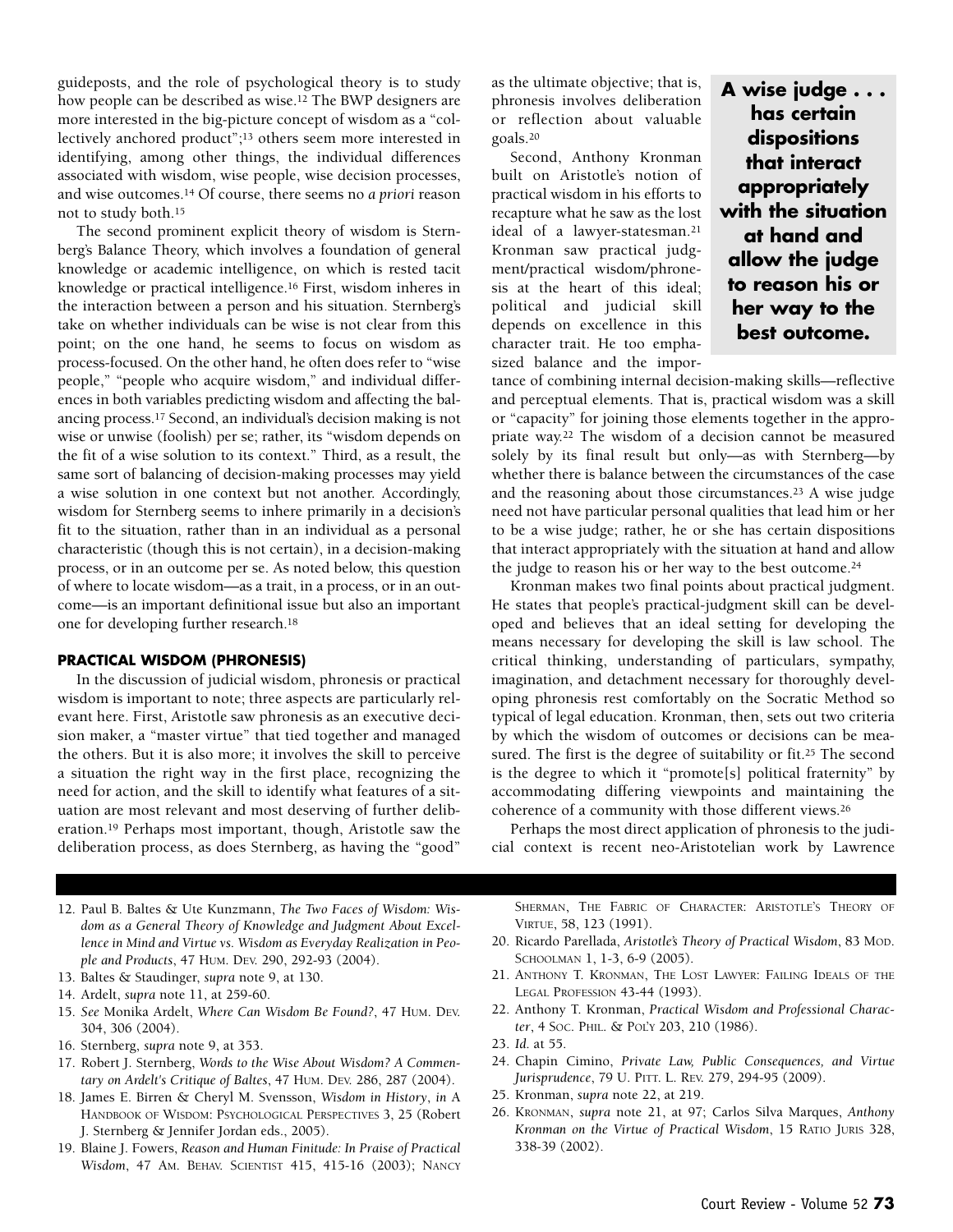**The virtuous judge possesses multiple judicial virtues—courage, impartiality, incorruptibility, intelligence, and others—but also possesses the ability to manage them.**

Solum. Quite simply, judicial wisdom is phronesis; it is practical wisdom, as applied to the decisions a judge makes.27 The virtuous judge possesses multiple judicial virtues—courage, impartiality, incorruptibility, intelligence, and others—but also possesses the ability to manage them.28 The wise judge knows what goals to pursue and how to arrive at those goals.29 According to Solum, phronesis is "the ability to respond appropriately to the particular situation," to identify what is morally relevant about a

particular situation, and to craft a just resolution. Indeed, for Solum, this synthesis or balancing becomes an exercise of Aristotelian equity: the "tailoring of the law to the demands of the particular situation."30

The review here details the philosophical and legal writing on practical wisdom, potentially or actually applied to the judicial context. However, very little work has been conducted to translate those theories into empirical testing. One of our goals here is to connect this line of legal and philosophical thinking to empirical work in psychology and lay the groundwork for a fuller program of research synthesizing it all. Thus, we turn briefly now to some of the existing empirical work on wisdom, recognizing a lack of empirical work on judicial wisdom.

#### **PRIOR PSYCHOLOGICAL RESEARCH**

First, as mentioned, researchers have studied laypeople's implicit theories of wisdom.31 These studies have elicited broad consensus as to the various components of wisdom—the five elements identified above—and consensus that wisdom involves some sort of integration, synthesis, or balance of those capacities.32 There also seems to be broad agreement in implicit conceptions of wisdom that wise people are usually old,33 but there is less agreement, perhaps surprisingly, that men are more typically wise than are women.34

Second, more "top-down" work has focused on explicit theories, on conceptualizing and measuring the wisdom construct. One approach has focused on "general wisdom," with the paradigmatic examples being the Berlin approach and Sternberg's model. Another approach has focused more on "personal wisdom," viewing it as a construct that reflects personal growth, life experience, dealing with life challenges, or ego and identity development.35 Researchers taking the latter approach have sought to develop and validate self-report scales to measure their notion of the wisdom construct. On the one hand, there is often overlap in their theoretical constructs; on the other hand, to the extent personal wisdom involves a substantial amount of self-reflection, self-report may not be the best evaluative measure. Instead, promising efforts have been made to look at "performance-based" measures.36 For judicial-wisdom purposes, general wisdom constructs seem more appropriate to pursue.

Third, researchers have studied the development of wisdom and wisdom-related knowledge over the life span, again distinguishing between general and personal wisdom. Much of this literature has looked to determining whether one type of wisdom might precede the other (apparently not; the development of personal and general wisdom seems to be a dynamic process where either can "take the lead"). Other literature has suggested a model that synthesizes personality correlates of both types of wisdom (creativity, fluid and crystallized intelligence, openness to experience, and others), experiential factors, and sociocultural factors, all of which combine to facilitate the development of wisdom.37

Perhaps surprisingly, neither type of wisdom is directly correlated with age; simply growing older is not sufficient to grow wiser.38 Older individuals produce higher wisdom-related performance in response to dilemmas typical of older age; younger individuals score higher on young-adult-type dilemmas.39 Nor is general wisdom-related performance correlated with well-being,<sup>40</sup> but negative life events might conduce to increases in personal wisdom.41

Fourth, of importance for judicial-wisdom issues,

- 27. Lawrence B. Solum, *Virtue Jurisprudence: A Virtue-Centred Theory of Judging*, 34 METAPHILOSOPHY 178, 192 (2003).
- 28. Lawrence B. Solum, *A Tournament of Virtue*, 32 FLA. ST. U. L. REV. 1365, 1376-77 (2005).
- 29. Lawrence B. Solum, *The Virtues and Vices of a Judge: An Aristotelian Guide to Judicial Selection*, 61 S. CAL. L. REV. 1735, 1746 (1998).
- 30. *Id.* at 1754.
- 31. Bluck & Glück, *supra* note 3, at 89-90.
- 32. Ursula M. Staudinger & Judith Glück, *Psychological Wisdom Research: Commonalities and Differences in a Growing Field*, 62 ANN. REV. PSYCHOL. 215, 218 (2011).
- 33. Lucinda Orwoll & Marion Perlmutter, *The Study of Wise Persons: Integrating a Personality Perspective*, *in* WISDOM: ITS NATURE, ORI-GIN, AND DEVELOPMENT 160, 170-71 (Robert J. Sternberg ed., 1990).
- 34. Carolyn M. Aldwin, *Gender and Wisdom: A Brief Overview*, 6 RES. HUM. DEV. 1, 5-6 (2009).
- 35. Staudinger & Glück, *supra* note 32, at 224-26.
- 36. JESSICA DORNER & URSULA M. STAUDINGER, SELF-CONCEPT MATU-

RITY—A NEW MEASURE OF PERSONALITY GROWTH: VALIDATION, AGE EFFECTS, AND FIRST PROCESSUAL EXPLORATIONS 226-28 (2010); Charlotte Mickler & Ursula M. Staudinger, *Personal Wisdom: Validation and Age-Related Differences of a Performance Measure*, 23 PSYCHOL. & AGING 787, 787-88 (2008).

- 37. Ursula M. Staudinger et al., *Wisdom and Personality*, *in* A HAND-BOOK OF WISDOM: PSYCHOLOGICAL PERSPECTIVES 191, 210 (Robert J. Sternberg & Jennifer Jordan eds., 2005).
- 38. Staudinger & Glück, *supra* note 32, at 219; Joel R. Sneed & Susan Krauss Whitbourne, *Identity Processing and Self-Consciousness in Middle and Later Adulthood*, 58 J. GERONTOLOGY B PSYCHOL. SCI. & SOC. SCI. 313, 317 (2003).
- 39. Ursula M. Staudinger et al., *Wisdom-Related Knowledge in a Life Review Task: Age Differences and the Role of Professional Specialization*, 7 PSYCHOL. & AGING 271, 277 (1992).
- 40. Ute Kunzmann & Paul B. Baltes, *Wisdom-Related Knowledge: Affective, Motivational, and Interpersonal Correlates*, 29 PERSONAL-ITY & SOC. PSYCHOL. BULL. 1104, 1113 (2003).
- 41. Mickler & Staudinger, *supra* note 36, at 792.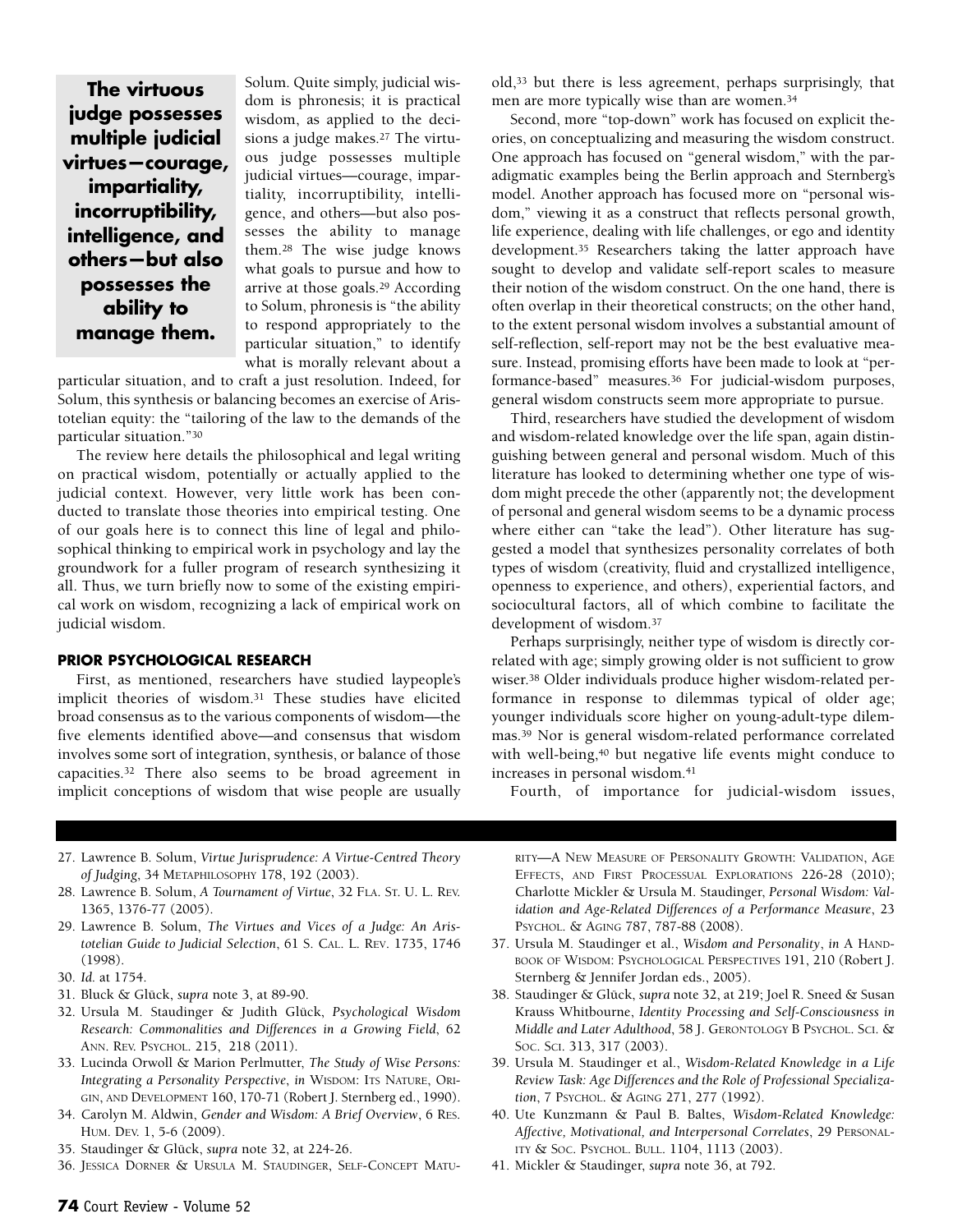researchers have examined the "plasticity" of wisdom, *i.e.*, how and whether it might be facilitated or taught. One useful means of facilitating wisdom-related performance as measured in the Berlin paradigm was to discuss the problem at hand with a confidant; this was effective even when that confidant was imagined.42 There is an interesting but underexplored connection here with Kronman's suggestion that the Socratic Method is useful for developing *phronesis*; perhaps even the imagined Socratic dialogue can help individuals exhibit increased wisdom. More direct means, such as instructions to "try to give a wise response," have generally been found to be ineffective,<sup>43</sup> perhaps suggesting some difficulty in introspecting about and tapping into one's own wisdom-related capabilities. Sternberg is more adamant that wisdom, or at least wisdom skills, can be taught: first, study classic works of literature and philosophy; second, encourage dialogical thinking (perceiving ideas from multiple points of view) and dialectical thinking (recognizing that ideas evolve over time); third, encourage students to selfreflect and develop their own values; fourth, develop all these modes of thinking with an eye to the common good; fifth (again connected with earlier points), encourage a Socratic teaching style; and sixth, have teachers act as role models for wisdom. Sternberg and colleagues developed a curriculum for teaching wisdom in middle schools, laying out an approach and a series of evaluative measures; however, we have not seen published follow-up to these efforts.44

Finally, this last point about the educability of wisdom has been extended in applied fields, with researchers exploring the relevance of these explicit theories of wisdom in education and in leadership contexts—management, business, etc. Indeed, Sternberg has developed a model of leadership that synthesizes creativity, intelligence, and his Balance Theory of wisdom.45 An appropriate balance will help leaders build on certain strengths and balance the leader's own capabilities as well as the capabilities of those being led, all to achieve a common good in the relevant field. Other applications to leadership have emphasized situational factors, asking what situations conduce to wise leadership.<sup>46</sup> Still others emphasize that a wise leader will know what situations call for what leadership style and act appropriately.47 More specifically, wise decision making has been studied in the contexts of medicine, nursing,<sup>48</sup> business,<sup>49</sup> clinical psychology,50 and politics,51 sometimes drawing explicitly on the models sketched above.

Strangely, perhaps, despite application in these settings, there is no published empirical work examining wisdom in the applied setting of judging—of judicial wisdom despite the traditional image of the judge as an archetype of wisdom. The only empirical work we have found directly implicating judicial wisdom was an unpublished doctoral dissertation, in

**[J]udges were asked to generate characteristics of wise judges. Then, law students rated these characteristics on whether they accurately reflected judicial wisdom.**

which the author administered an existing wisdom scale (Ardelt's [2003] 3D-WS) to Missouri judges.52 She also noted potential implications for using this or other wisdom scales as a tool in (s)electing judges. The studies presented here aim to empirically establish scales of judicial wisdom drawing on the work done by previous philosophers and psychology researchers alike.

#### **STUDY 1**

#### **Methods**

The first study was done in two parts, following the most common approach in wisdom research. In the first part, judges were asked to generate characteristics of wise judges. Then, law students rated these characteristics on whether they accurately reflected judicial wisdom.

#### **STUDY 1A**

#### **Participants**

Forty federal magistrate judges (27 men and 13 women) completed questionnaires during a voluntary session at two judicial-education conferences in 2009. Twenty-three judges participated in Session 1 (first conference) and seventeen in Session 2 (second conference). Judges signed up for a session on "Judicial Decision-Making," during which they completed a questionnaire and were debriefed. They then heard a general presentation regarding theoretical and empirical research into judicial decision making and engaged in discussion and a question-and-answer session with the presenters. Thirty-four participants self-identified as white, four self-identified as black, and two did not provide an ethnic identification.

- 42. Ursula M. Staudinger & Paul B. Baltes, *Interactive Minds: A Facilitative Setting for Wisdom-Related Performance?*, 71 J. PERSONALITY & Soc. PSYCHOL. 746, 755-56 (1996).
- 43. Judith Glück & Paul B. Baltes, *Using the Concept of Wisdom to Enhance the Expression of Wisdom Knowledge: Not the Philosopher's Dream but Differential Effects of Developmental Preparedness*, 21 PSYCHOL. & AGING 679, 685 (2006).
- 44. *See* Robert J. Sternberg, *Why Schools Should Teach for Wisdom: The Balance Theory of Wisdom in Educational Settings*, 36 EDUC. PSY-CHOLOGIST 227 (2001).
- 45. Robert J. Sternberg, *A Systems Model of Leadership: WICS*, 62 AM. PSYCHOLOGIST 34, 39 (2007).
- 46. Michael J. Limas & Robert O. Hansson, *Organizational Wisdom*, 59 INT'L J. AGING & HUM. DEV. 85 (2004).
- 47. Leon C. Malan & Mark P. Kriger, *Making Sense of Managerial Wisdom*, 7 J. MGMT. INQUIRY 242 (1998).
- 48. Andrew McKie et al., *Exploring Clinical Wisdom in Nursing Education*, 19 NURSING ETHICS 252 (2012).
- 49. Limas & Hansson, *supra* note 46.
- 50. BLAINE J. FOWERS, VIRTUE AND PSYCHOLOGY: PURSUING EXCELLENCE IN ORDINARY PRACTICES (2005).
- 51. PETER J. STEINBERGER, THE CONCEPT OF POLITICAL JUDGMENT (1993).
- 52. Kathleen A. Mehl Chadwick, A Study of the Measurement of Wisdom in the Missouri State Judiciary (July 2007) (unpublished Ph.D. dissertation, Capella University). The author also stated that she had found no studies examining the wisdom of legal professionals.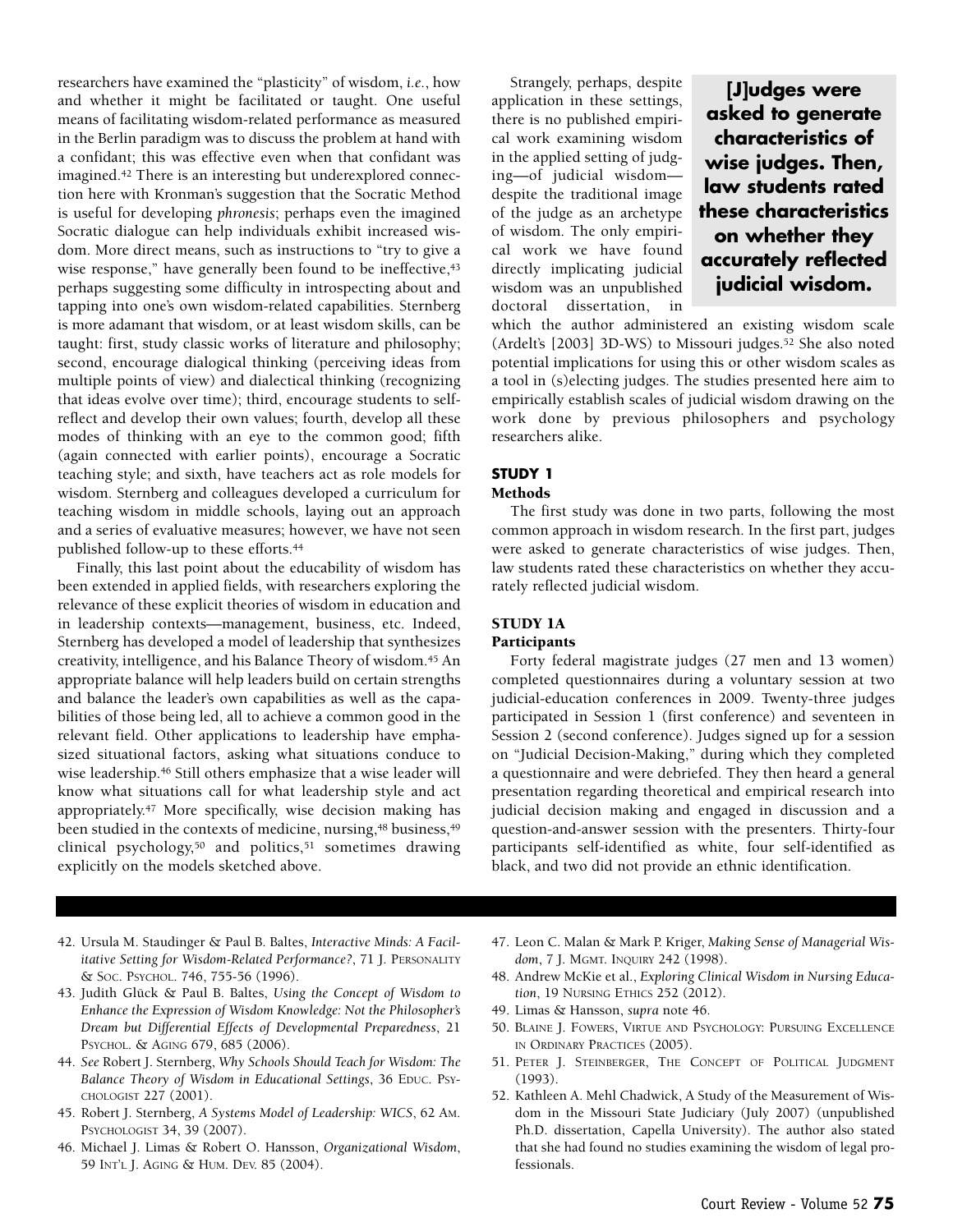### **The analysis yielded four categories of judicial wisdom.**

#### **Procedure**

Half of the participants were asked to list (among other things) "characteristics of a wise judge." To assess whether their perceptions involved not wisdom per se but rather competence or skill, the

other half were asked to list "characteristics of an excellent judge." Participants were asked to provide a variety of demographic and professional information, including age, gender, education, ethnicity, religious affiliation, political-party affiliation, political orientation, number of years in service as a judge, and the federal circuit within which they sat. Judges identified 130 discrete features of a "wise judge" and 142 of an "excellent" judge.

#### **STUDY 1B Participants**

Participants were 286 incoming first-year law students.

#### **Procedure**

Participants were given packets of surveys including the 130 discrete features of a wise judge identified by the judges in Study 1A. Participants were asked to rate each one of the characteristics on a Likert scale (1, not at all, to 7, very), as to how accurately the feature captures judicial wisdom.

#### **Results**

The first goal was to establish a reliable scale of characteristics of a wise judge. To do this, independent raters grouped the 130 features judges listed in Study 1A by dividing them into 32 categories, with all raters coming to an agreement. The dataanalytic strategy used in these analyses includes exploratory and confirmatory factor analyses. Briefly, both types of analyses test the similarity between groups of items.53

Confirmatory factor analysis was then used to derive the most representative feature for each of the 32 categories. Using a confirmatory factor analysis tests whether the items in the

53. A factor analysis is a statistical strategy that finds relationships between observed variables. In this case, the observed variables are the characteristics of wise judges. Through correlations among the observed variables, the factor analysis determines commonalities among the items; those assessing the same construct will be grouped together. The formation of this group is called a factor or unobserved variable. In this paper, we discuss two kinds of factor analysis—exploratory and confirmatory factor analysis. An exploratory factor analysis does not require *a priori* hypotheses about how items would be grouped together or how many factors will be derived. As such, this is often the first step in determining how data are organized. The confirmatory factor analysis makes use of *a priori* hypotheses (either derived from a theoretical framework or a previous factor analysis). For our purposes, we used the factor structure obtained in Study 1B as the *a priori* hypotheses about the structure of the data in Study 2.

54. To determine the items that are grouped together in this analysis, one must examine the factor loading for each item, which indicates the strength of its association with the group as a whole. Factor loadings can be thought of as a correlation, and the congroup are related based on a predetermined factor structure. In the next set of analyses, we use the 32 representative characteristics to further classify the characteristics (32) into broader themes of judicial wisdom.

After conducting an exploratory factor analysis, 19 of the original 32 characteristics loaded onto four factors. This procedure reduces the 32 characteristics into categories of similar themes. During this procedure, only items that are highly related are retained (.4 factor loading).<sup>54</sup> The exploratory factor analysis resulted in 19 characteristics of judicial wisdom having a loading of .4 or greater. The remaining items did not reach this threshold. Five of the items that could have been confusing to participants were dropped from analyses. With one such feature, for instance ("willingness to learn, to challenge and be challenged"), participants could have agreed with the former part of the statement but not with the latter. Two items were dropped due to cross loading<sup>55</sup> among two or more factors (*e.g*., "knowledge of the law"), and six items were dropped due to poor loading (*e.g*., "balances interests of all parties, including judge's own interests"). These items may have been too broad to be applied to the specific content of what makes a wise judge.

The analysis yielded four categories of judicial wisdom. We interpret the factors broadly as consistent with previous findings described in the implicit-theories literature. Factor 4 reflects the *cognitive*, decision-making skill typically identified. Factor 3 is consistent with the *reflective* characteristic, and Factor 2 with the *interpersonal* or *affective* characteristic. We also identified Factor 1, a quality reflecting wisdom-related skills particular, if not unique, to judges. This may reflect the realworld problem-solving ability that some researchers have found,56 or, more interestingly, something over and above conventional perspectives of wisdom that reflects judicial wisdom specifically.57

#### **STUDY 2**

#### **Method**

The goal of the second study was to confirm the structure

ventional cutoff is .40. Therefore, those items that have a strong correlation (>.40) with the factor itself are kept with that factor, whereas ones with a weak correlation (<.40) are dropped from that factor. Reasons for low factor loadings can include items assessing a different construct from the factor or an item being worded poorly.

- 55. Some variables or items may load or be grouped together with multiple factors. This may be an indication of an item being too broad, encompassing multiple constructs. There are many ways of dealing with this both statistically and theoretically. For our purposes, we took a theoretical approach, analyzing each item separately to determine whether it was too broad to fit with the construct.
- 56. Holliday & Chandler, *supra* note 6, at 62; Sternberg, *supra* note 6, at 613.
- 57. The full results and detailed statistical analyses can be found in Jeremy A. Blumenthal & Daria A. Bakina, Judicial Wisdom: An Empirical Account and Research Agenda (2008) (unpublished article), [http://papers.ssrn.com/sol3/papers.cfm?abstract\\_id=](http://papers.ssrn.com/sol3/papers.cfm?abstract_id=2129792) [2129792.](http://papers.ssrn.com/sol3/papers.cfm?abstract_id=2129792)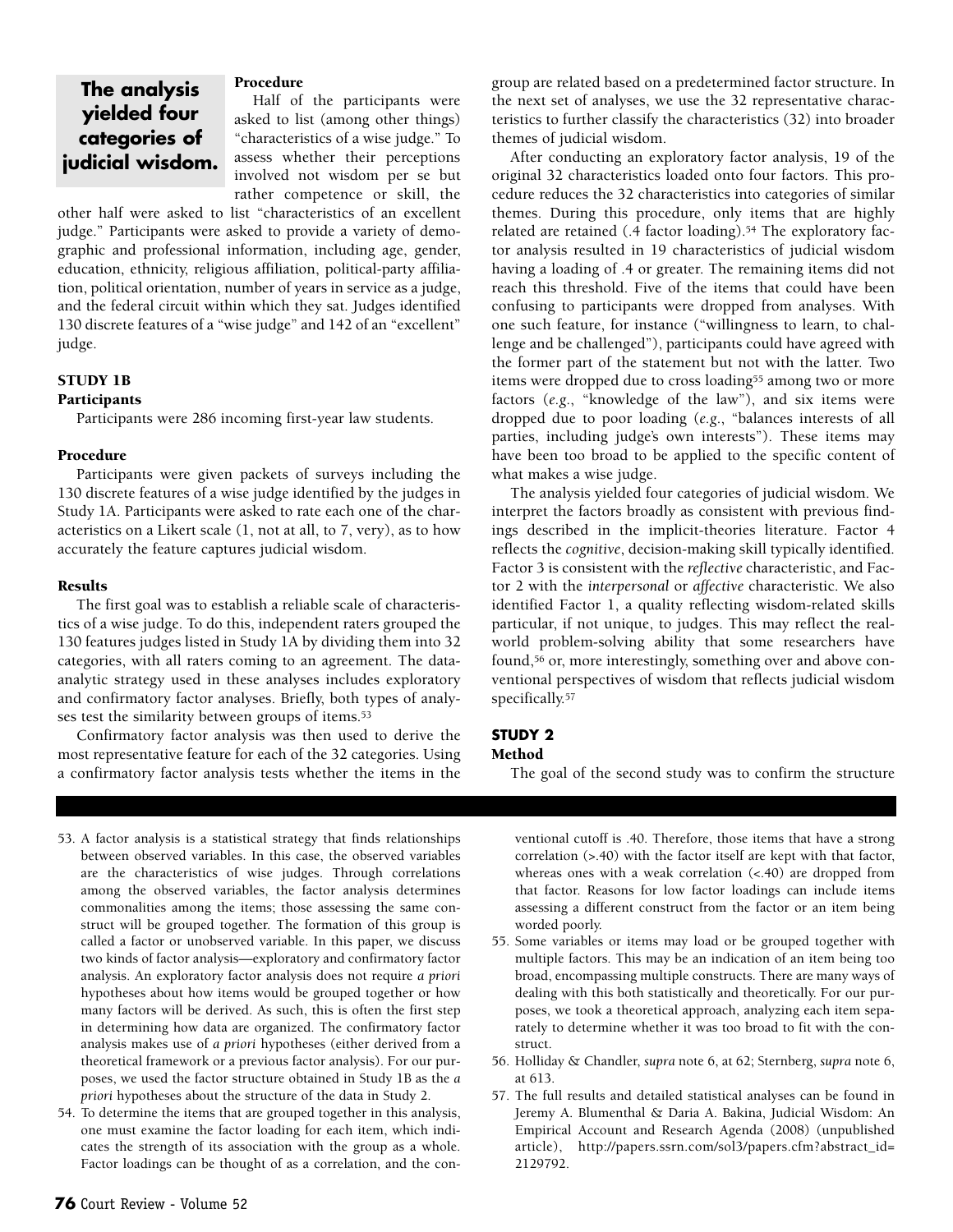of the wise-judge-characteristic scale and to establish the structure of the excellent-judge scale.

#### **Participants**

Participants were a group of 247 incoming first-year law students.

#### **Materials**

**Wise Judge.** Nineteen items were presented assessing characteristics of a wise judge (*e.g*., "A wise judge is a good listener."). Items were rated on a Likert scale from 1 (not at all characteristic) to 7 (very much characteristic).

**Excellent Judge.** Items were taken from Study 1A, and three independent raters grouped the original 142 features into 38 categories. The most representative item in each category was then chosen, resulting in 38 items that were then rated on a Likert scale from 1 (not at all characteristic) to 7 (very much characteristic).

#### **Results**

A confirmatory factor analysis was performed on the retained 19 items to find support for the four-factor structure established in Study 1B. This specific data-analytic strategy was chosen to replicate the pattern of abstract concepts (*e.g*., intelligence, interpersonal skill) through sets of related concrete characteristics. The hypothesized model for the factors of judicial skill, people skill, open-mindedness to change, and intelligence were tested as latent factors. In line with previously established work on implicit theories of wisdom, multiple aspects of wisdom were found in this data. Because the same items were clustered together in Study 2 as in Study 1B, the four-factor model was found to be the most appropriate for understanding judicial wisdom.

#### **Excellent Judge Exploratory Factor Analysis**

Exploratory factor analysis was conducted on the data obtained for excellent judges. There were initially 38 features identified that resulted in five general categories of characteristics of an excellent judge. Seventeen items were dropped due to poor loading58 or cross-loading. The explanation for poor loading of these items could be that they were either confusing to understand (*e.g*., "involves clients when necessary"), too broad (*e.g*., "attends to detail"), or double-barreled (*e.g*., "respects precedents and the rule of law"). It is also possible that the dropped items did not encompass qualities or characteristics unique to excellent judges (*e.g*., "thoughtful," "practical"). These 17 items were dropped from the analyses. The final result provided five general categories for characteristics of an excellent judge. A confirmatory factor analysis was performed on a random subset of the data and supported the fivefactor solution.

| WISE JUDGE, FACTOR ANALYSIS FINAL MODEL                                                                                                                                                |                        |              |       |                         |  |  |  |
|----------------------------------------------------------------------------------------------------------------------------------------------------------------------------------------|------------------------|--------------|-------|-------------------------|--|--|--|
| <b>Item</b>                                                                                                                                                                            | <b>FACTOR LOADINGS</b> |              |       |                         |  |  |  |
|                                                                                                                                                                                        | 1                      | $\mathbf{2}$ | 3     | $\overline{\mathbf{r}}$ |  |  |  |
| A wise judge is honest.                                                                                                                                                                | 0.680                  |              |       |                         |  |  |  |
| A wise judge is conscientious about following the law.                                                                                                                                 | 0.505                  |              |       |                         |  |  |  |
| A wise judge is ethical.                                                                                                                                                               | 0.718                  |              |       |                         |  |  |  |
| A wise judge is diligent in studying evidence.                                                                                                                                         | 0.622                  |              |       |                         |  |  |  |
| A wise judge is active in the community.                                                                                                                                               |                        | 0.567        |       |                         |  |  |  |
| A wise judge is interested in the community.                                                                                                                                           |                        | 0.445        |       |                         |  |  |  |
| A wise judge is caring.                                                                                                                                                                |                        | 0.507        |       |                         |  |  |  |
| A wise judge is spiritual.                                                                                                                                                             |                        | 0.620        |       |                         |  |  |  |
| A wise judge has political skill, in the sense of working well with people.                                                                                                            |                        | 0.487        |       |                         |  |  |  |
| A wise judge is genuinely interested in people.                                                                                                                                        |                        | 0.573        |       |                         |  |  |  |
| A wise judge is open-minded.                                                                                                                                                           |                        |              | 0.620 |                         |  |  |  |
| A wise judge is willing to admit mistakes.                                                                                                                                             |                        |              | 0.411 |                         |  |  |  |
| A wise judge is always prepared.                                                                                                                                                       |                        |              | 0.428 |                         |  |  |  |
| A wise judge has empathy.                                                                                                                                                              |                        |              | 0.562 |                         |  |  |  |
| A wise judge is capable of making hard decisions.                                                                                                                                      |                        |              |       | 0.400                   |  |  |  |
| A wise judge is rational.                                                                                                                                                              |                        |              |       | 0.517                   |  |  |  |
| A wise judge knows how to think.                                                                                                                                                       |                        |              |       | 0.505                   |  |  |  |
| A wise judge has superb intelligence.                                                                                                                                                  |                        |              |       | 0.598                   |  |  |  |
| A wise judge is intuitive.                                                                                                                                                             |                        |              |       | 0.697                   |  |  |  |
| Note: The table summarizes the characteristics of a wise judge in terms of how similar they are to each other within the groups. Each group is called a factor. In this data, we found |                        |              |       |                         |  |  |  |

that there were four broad categories of judicial wisdom: judicial skill (Factor 1), people skill (Factor 2), open-mindedness to change (Factor 3), and intelligence (Factor 4). The factor loading is a correlation between the item and the factor, with a conventional cutoff of .40. Any item that has a factor loading of .40 or higher is retained.

58. Poor loading refers to items that fail to reach the conventional .40 cutoff. This is an indication that the item does not fit with the rest of the items within the factor. Some items may not fit on any factors and are removed permanently from analyses.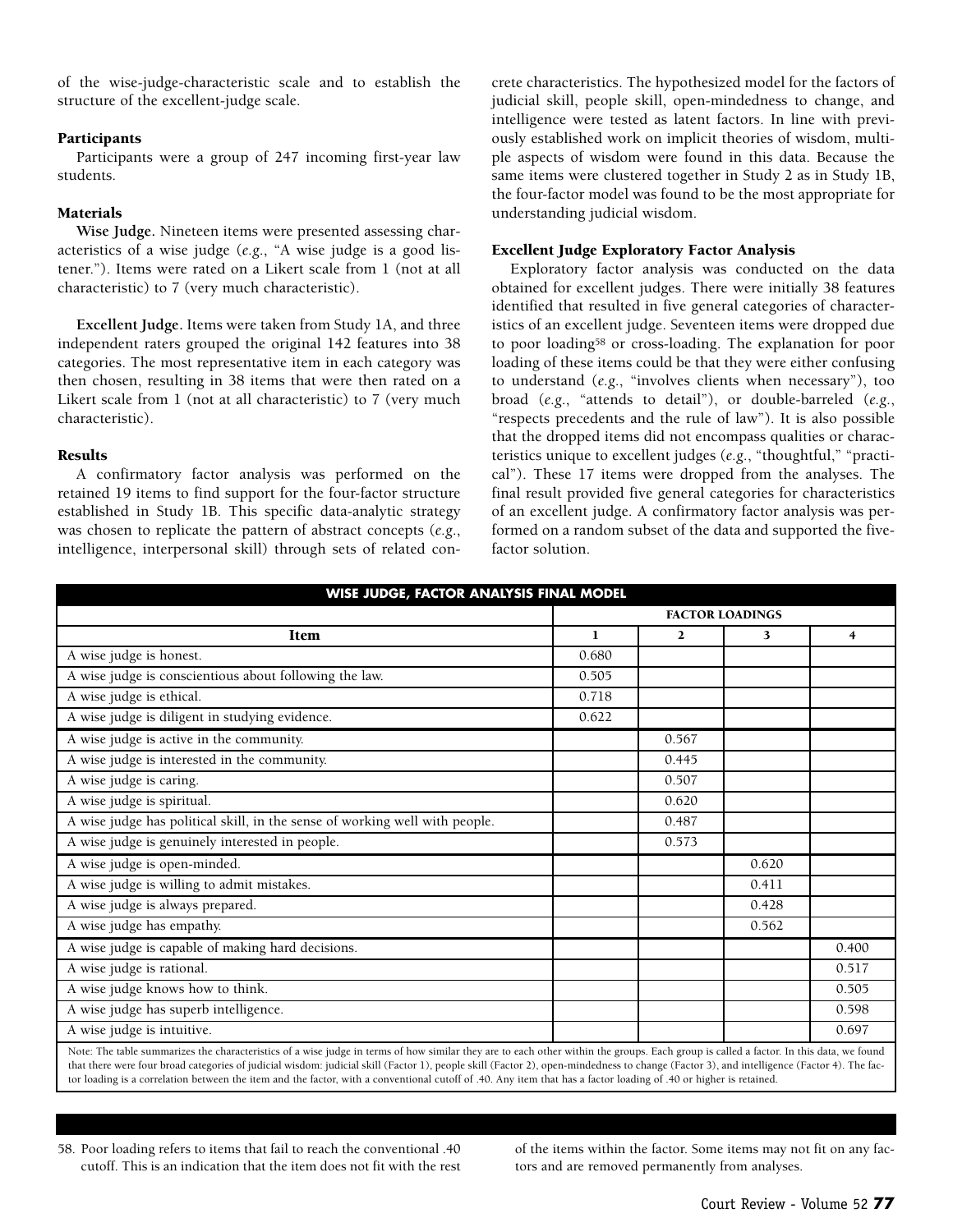#### **DISCUSSION**

This paper summarizes some of the first empirical work to address judicial wisdom, beginning with two studies trying to identify lay conceptions of what makes a wise judge. Consistent with past research, respondents seem to conceive of judicial wisdom as similar to the wisdom construct more generally but seem to include a quality particular to judges as well.

Our findings are useful in a number of contexts. First, they help lay groundwork for a sustained program of research into judicial wisdom. Second, they help us move toward developing an explicit theory of judicial wisdom, one that is better, and empirically, informed. The pattern of results obtained for characteristics of a wise judge replicate the theoretical approaches to studying wisdom. The studies presented here apply wisdom theories, both psychological and philosophical, to the specific context of judicial wisdom. The four factors identified through the data—judicial skill (Factor 1), people skill (Factor 2), open-mindedness to change (Factor 3), and intelligence (Factor 4)—not only reflect how others perceive what a wise judge is but also provide support for previously established theoretical models of wisdom. What is more, the characteristics of wise judges were generated by judges themselves, providing greater applicability and generalizability of the data.

Synthesizing both implicit and explicit theories helps us derive an idea of the ideal wise person.59 Once there is some broad consensus about this, we might be able to assess how close to such an ideal particular people come. If so, then perhaps it is not unreasonable to use such constructs as evaluation tools for prospective judges. Third, relatedly, developing robust implicit theories of judicial wisdom helps researchers understand what lay participants in the legal process expect of judges. Do they have a sense of judges as reflecting an archetypal wisdom, insightful and equitable and perhaps willing to bend the rules and administer the spirit of the law rather than the letter, or do they see the wise judge as bound by strictures of the rule of law, or perhaps something in between? Combining such findings with existing research into public perceptions of the judiciary may be of use. For instance, Bybee and others have documented that the public views the U.S. Supreme Court justices as political actors and believe that political factors influence court decisions more than they ought.60 One of several questions to connect these lines of findings is whether such perceptions correlate with a view of judges as "wise" or with a particular view of what judicial wisdom is. Connecting with the point above, another question might be to examine whether judges are seen as particularly

| <b>EXCELLENT JUDGE, EXPLORATORY FACTOR ANALYSIS</b>                                                                                                                                    |                        |              |       |                |       |  |  |
|----------------------------------------------------------------------------------------------------------------------------------------------------------------------------------------|------------------------|--------------|-------|----------------|-------|--|--|
|                                                                                                                                                                                        | <b>FACTOR LOADINGS</b> |              |       |                |       |  |  |
| <b>Items</b>                                                                                                                                                                           | 1                      | $\mathbf{2}$ | 3     | $\overline{4}$ | 5     |  |  |
| An excellent judge is articulate.                                                                                                                                                      | 0.620                  |              |       |                |       |  |  |
| An excellent judge is knowledgeable.                                                                                                                                                   | 0.550                  |              |       |                |       |  |  |
| An excellent judge is experienced.                                                                                                                                                     | 0.437                  |              |       |                |       |  |  |
| An excellent judge has excellent writing skills.                                                                                                                                       | 0.574                  |              |       |                |       |  |  |
| An excellent judge is highly intelligent.                                                                                                                                              | 0.472                  |              |       |                |       |  |  |
| An excellent judge is fair to all parties.                                                                                                                                             |                        | 0.404        |       |                |       |  |  |
| An excellent judge is neutral and unbiased.                                                                                                                                            |                        | 0.667        |       |                |       |  |  |
| An excellent judge listens to all sides.                                                                                                                                               |                        | 0.668        |       |                |       |  |  |
| An excellent judge is humble.                                                                                                                                                          |                        |              | 0.445 |                |       |  |  |
| An excellent judge is kind and caring.                                                                                                                                                 |                        |              | 0.869 |                |       |  |  |
| An excellent judge is sympathetic and compassionate.                                                                                                                                   |                        |              | 0.801 |                |       |  |  |
| An excellent judge has a sense of humor.                                                                                                                                               |                        |              | 0.476 |                |       |  |  |
| An excellent judge is ethical.                                                                                                                                                         |                        |              |       | 0.704          |       |  |  |
| An excellent judge has integrity.                                                                                                                                                      |                        |              |       | 0.766          |       |  |  |
| An excellent judge is honest.                                                                                                                                                          |                        |              |       | 0.414          |       |  |  |
| An excellent judge is just.                                                                                                                                                            |                        |              |       | 0.507          |       |  |  |
| An excellent judge treats all parties with respect.                                                                                                                                    |                        |              |       |                | 0.500 |  |  |
| An excellent judge has an ability to understand biases and prejudices.                                                                                                                 |                        |              |       |                | 0.435 |  |  |
| An excellent judge exercises courtesy in judicial matters.                                                                                                                             |                        |              |       |                | 0.648 |  |  |
| An excellent judge has the ability to make decisions.                                                                                                                                  |                        |              |       |                | 0.436 |  |  |
| An excellent judge is willing to learn and grow.                                                                                                                                       |                        |              |       |                | 0.553 |  |  |
| Note: This table summarizes the findings regarding characteristics of an excellent judge. Each characteristic is grouned with other similar characteristics forming five distinct fac- |                        |              |       |                |       |  |  |

Note: This table summarizes the findings regarding characteristics of an excellent judge. Each characteristic is grouped with other similar characteristics forming five distinct factors: intelligence (Factor 1), fairness (Factor 2), compassion (Factor 3), ethics (Factor 4), and respect (Factor 5). Items assessing qualities of an excellent judge were analyzed separately from the wise-judge characteristics. The factor loading is a correlation between the item and the factor, with a conventional cutoff of .40. Any item that has a factor loading of .40 or higher is retained.

59. Ardelt, *supra* note 2, at xiv.

60. Keith J. Bybee, *The Rule of Law Is Dead! Long Live the Rule of Law!*, *in* WHAT'S LAW GOT TO DO WITH IT? WHAT JUDGES DO, WHY THEY DO IT, AND WHAT'S AT STAKE 306, 307 (Charles Gardner Geyh ed., 2011); John M. Scheb & William Lyons, *Judicial Behavior and Public Opinion: Popular Expectations Regarding the Factors That Influence Supreme Court Decisions,* 23 POL. BEHAV. 181, 188-89 (2001).